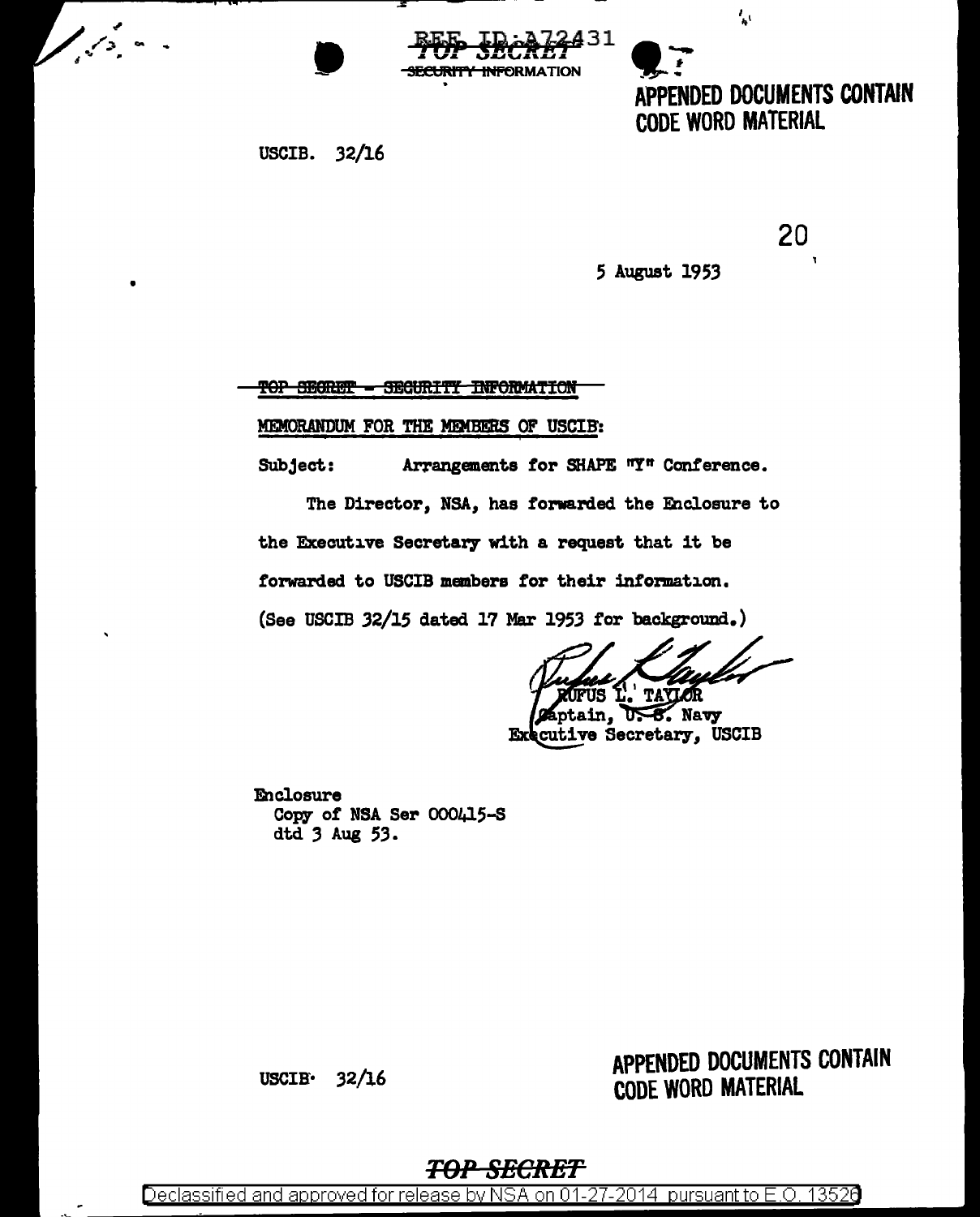

NATIONAL SECURITY AGENCY WASHINGTON 25, D. C.

Serial: 000415-S

3 AOO 1953

TOP SECRET CANOE SECURITY INFORMATION

MEMORANDUM FOR THE MEMBERS OF USCIB

 $\cdot$ 

*ii*  "'=lo .... -

> PL 86-36/50 USC 3605 EO 3.3(h)(2)

SUBJECT: Arrangements for SHAPE "Y" Conference

1. During the BRUSA Planning Conference of February 1952, held in London, agreement was reached with the British on principles to be applied to the organization of a tactical radio intercept service  $(Y)$  for SHAPE. These principles are set forth in Appendix P, Annexure Pl, to the BRUSA Agreement.

2. In accordance with the above agreement, a SHAPE  $nY^n$  officer was provided to SACEUR by the U.K. COMINT authorities in August 1952. The mission of this officer, as an assistant to ACofS  $(I)$ , SHAPE, was to make appropriate preparations and plans for presentation of a proposal for a "Y" Service to appropriate member nations of SACEUR.

3. Under date of 24 February 1953, SACEUR, acting in accordance with Appendix P, Annexure Pl, of the BRUSA Agreement, transmitted to<br>the respective senior military staffs of the U.S., the U.K., and the respective senior military staffs of the U.S., the U.K., and<br>a proposal for a service of tactical radio intercept intel<br>gence for SACEUR's command (SHAPE 113/53, USCIB: 32/15, with three<br>components a proposal for a service or tactical radio intercept intelligence for SACEUR's command (SHAPE 113/53, USCIB: 32/15, with three annexures). The letter of transmittal (SHAPE 113/53) proposed appropriate U.K., U.S., and | discuss pertinent plans with SHAPE representatives.

4. The U.S. Joint Chiefs of Staff, on 23 March 1953, replied to SACEUR (inclosure) stating that the Joint Chiefs or Start were prepared to authorize U.S. participation in discussions provided that other addressees of SHAPE 113/53 would agree to the contents of Annexures A and B thereto. This reply also designated the Director, NSA, as the authority with whom the ACofS  $(1)$ , SHAPE, on behalf of SACEUR, might communicate.

Enclosure with USCIB  $32/16$  dtd 5 Aug 53.

# TOP SECRET CANOE